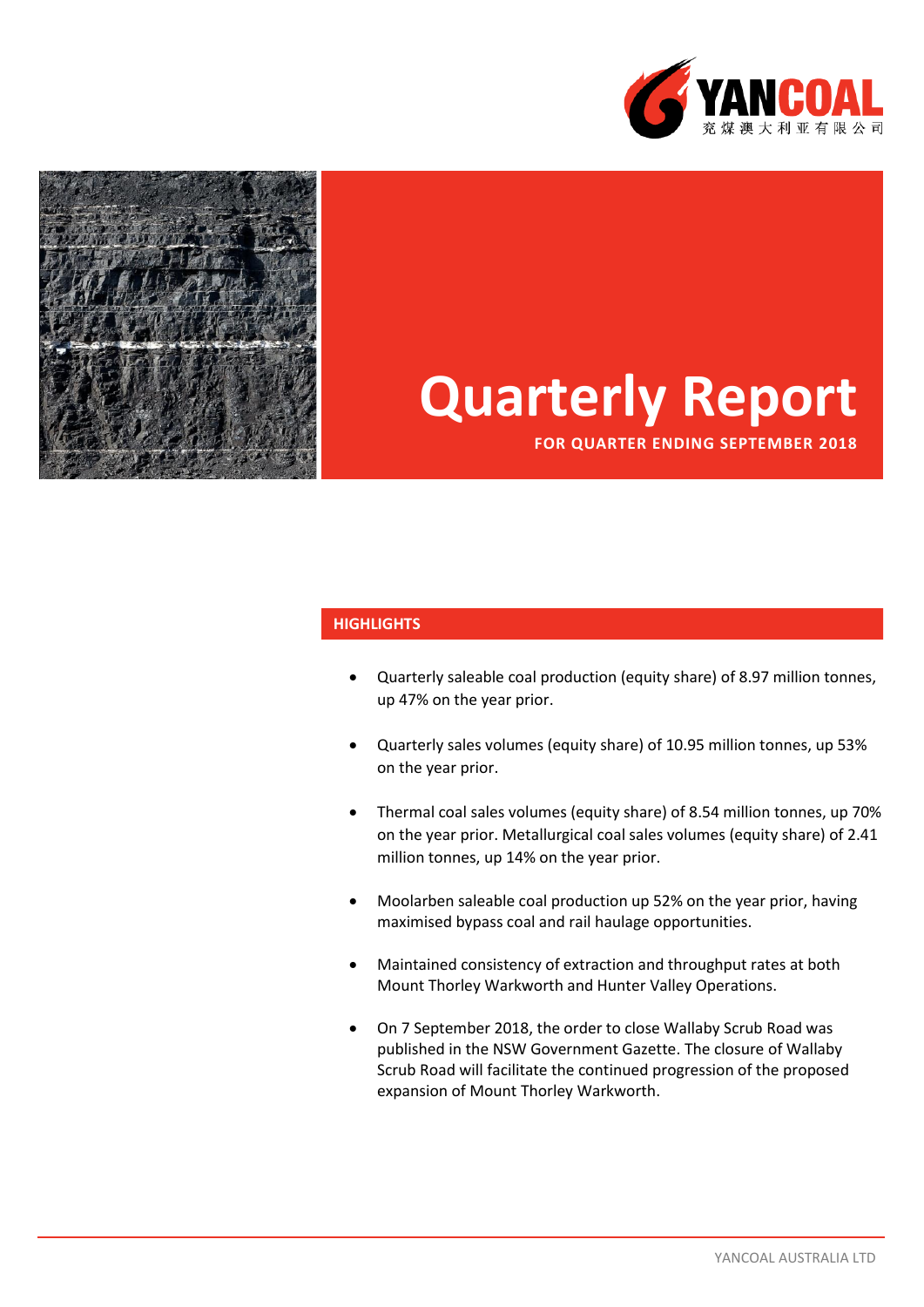## **COMMENTARY**

Yancoal Australia Ltd Chief Executive Officer, Reinhold Schmidt said, "Our Tier one assets continue to deliver strong production results at a time of sustained market price improvement.

"Robust demand and tight Australian supply for metallurgical coals is expected to overcome recent pricing declines attributable to China's introduction of supply reforms and we maintain our view that low ash thermal and high ash thermal coals will experience price variances into the end of the year.

"Moving forward, we remain focused on maximising blending opportunities across the New South Wales assets and providing certainty of supply to customers in our prime target markets of Japan, Korea and China.

"At the operational level we continue to progress our plans for the proposed expansion of the Mount Thorley Warkworth and Moolarben complexes in accordance with our long-term strategy for organic growth."

## **OPERATIONS**

In New South Wales, Yancoal Australia Ltd ("Yancoal") operated the Moolarben (81% ownership), Mount Thorley Warkworth (82.9% ownership) and Stratford Duralie (100% ownership) mines, and managed the underground mines of Austar (100% ownership), Ashton (100% ownership) and Donaldson<sup>1</sup> (100% ownership) on behalf of Watagan Mining Company Pty Ltd ("Watagan")<sup>2</sup>.

Yancoal maintains a 51% equity interest in the Hunter Valley Operations asset. Hunter Valley Operations is jointly controlled by Yancoal and Glencore Coal through a Joint-Venture Management Committee ("JVMC") and managed by an independent management team appointed by the JVMC.

In Queensland, Yancoal operated the Yarrabee (100% ownership) open cut mine and maintained its near 50% equity interest in Middlemount Coal Pty Ltd ("Middlemount") throughout the reporting period.

## **SALEABLE COAL PRODUCTION<sup>3</sup>**

Operations produced a total 12.27 million tonnes saleable coal, up 49% on the year prior (8.97 million tonnes equity share, up 47% on the year prior), with all three tier-one thermal coal assets continuing to sustain high extraction rates throughout the reporting period.

Total sales volume (equity share) was 10.95 million tonnes, up 53% on the year prior.

Moolarben saleable coal production was 4.53 million tonnes for the reporting period, up 52% on the year prior, having maximised bypass coal and open cut extraction opportunities to offset production interruptions resulting from a scheduled longwall move. Commenced in late June, the longwall move was completed in early August, with full production across both open cut and underground mines resuming by the end of the reporting period.

<span id="page-1-0"></span>Mount Thorley Warkworth achieved saleable coal production of 2.63 million tonnes for the reporting period, up 125% on the previous year<sup>4</sup>, maintaining steady extraction rates in accordance with mine plan expectations as it continued to enter new coal areas within the main pits.

1

<sup>&</sup>lt;sup>1</sup> Effective from 2 May 2016, the Donaldson coal operation moved to 'care and maintenance'.

<sup>&</sup>lt;sup>2</sup> Watagan Mining Company Pty Ltd is a wholly-owned subsidiary of Yancoal Australia Ltd, controlled by a consortium of financiers consisting of Industrial Bank Co. Ltd, BOCI Financial Products Limited and United NSW Energy Limited.

<sup>&</sup>lt;sup>3</sup> All saleable coal production figures reported on a 100% basis, unless otherwise indicated.

<sup>&</sup>lt;sup>4</sup> Mount Thorley Warkworth and Hunter Valley Operations 2017 figures include only one month of attributable production from 1 September 2017.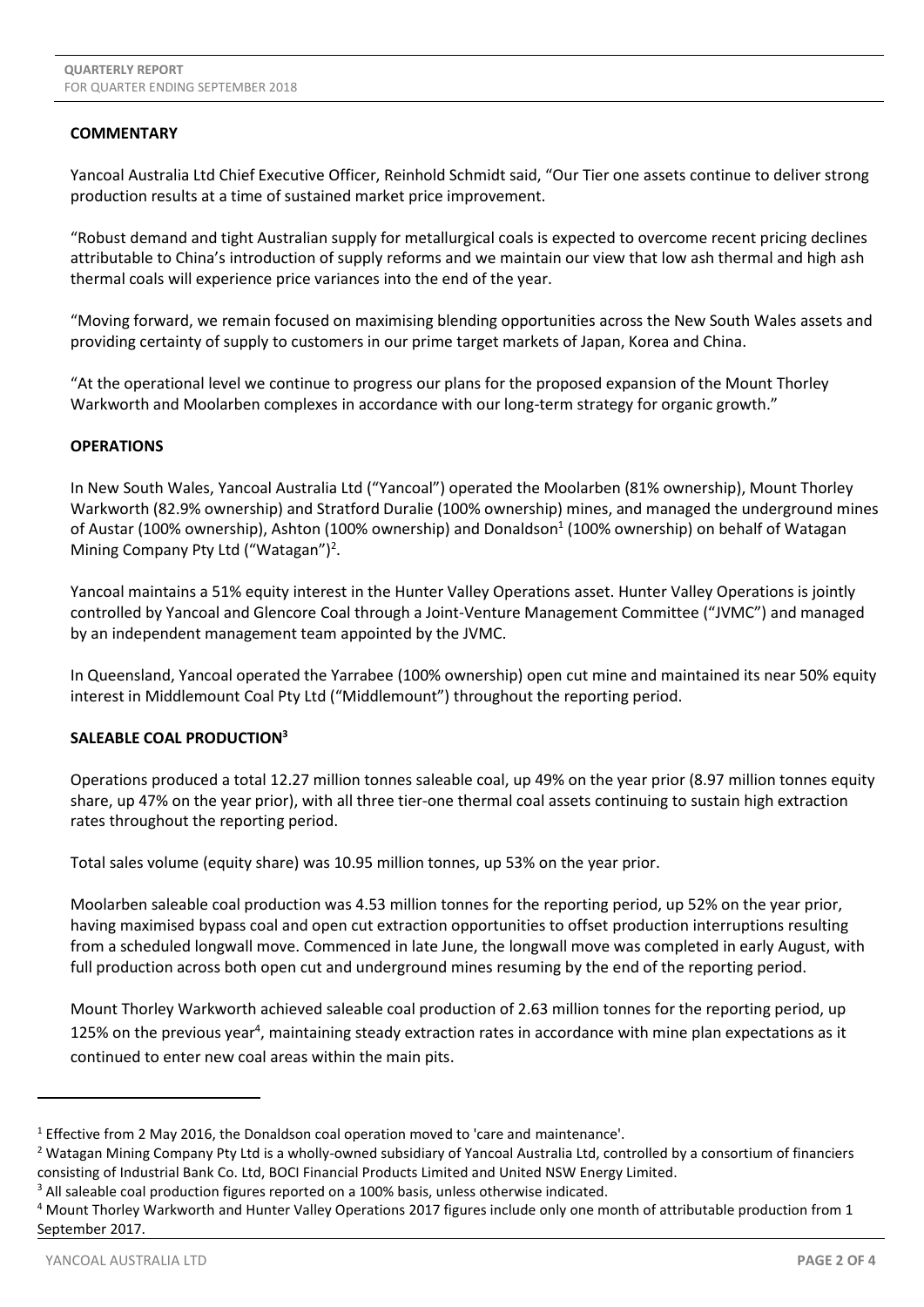On 7 September 2018, the order to close Wallaby Scrub Road was published in the NSW Government Gazette. The closure of Wallaby Scrub Road will facilitate the continued progression of the proposed Mount Thorley Warkworth expansion mine plan.

Hunter Valley Operations achieved 3.08 million tonnes saleable coal for the reporting period, up 134% on the year prior<sup>4</sup>[.](#page-1-0) The JVMC continues to pursue potential operational synergies identified under the terms of the transaction documents.

Stratford Duralie achieved 0.15 million tonnes, down 43% on the year prior, following the completion of mining of the Duralie pit's currently approved areas and subsequent recommencement of mining at Stratford during the reporting period. Progression of the proposed Stratford Extension project, capable of producing 1.2 million tonnes Run of Mine coal ("ROM") per annum, will be determined by market demand.

In Queensland, Yarrabee open cut production rates were in line with forecasts to achieve saleable coal production of 0.64 million tonnes, down 15% on the year prior. Yarrabee continues to adjust its coal product via washing to benefit from sustained market demand for PCI coal, resulting in a reduction in current product yields.

The Middlemount joint venture produced 0.95 million tonnes, down 4% on the year prior, in accordance with expectations.

## **Watagan-controlled**

Production at the Watagan-controlled Ashton underground was 0.27 million tonnes, down 20% on the previous year.

Production at the Watagan-controlled Austar underground operation was 0.11 million tonnes, down 97% on the previous year. Austar received confirmation on Friday 3 August 2018 of the cancellation of certain prohibition notices previously issued by the New South Wales Resources Regulator, enabling commencement of activities to withdraw the longwall from the current operating area.

## **TOTAL SALEABLE COAL PRODUCTION (100% Basis)**

|                                    | September Qtr |       |        | <b>September YTD</b> |        |        |
|------------------------------------|---------------|-------|--------|----------------------|--------|--------|
|                                    | 2018          | 2017* | Change | 2018                 | 2017   | Change |
| <b>IMOOLARBEN</b>                  | 4,534         | 2,991 | 52%    | 13,292               | 9,108  | 46%    |
| <b>MT THORLEY WARKWORTH</b>        | 2,634         | 1,169 | 125%   | 8,667                | 1,169  | 641%   |
| <b>HUNTER VALLEY OPERATIONS</b>    | 3,079         | 1,314 | 134%   | 9,489                | 1,314  | 622%   |
| <b>ISTRATFORD DURALIE</b>          | 149           | 259   | $-43%$ | 364                  | 513    | $-29%$ |
| <b>YARRABEE</b>                    | 637           | 754   | $-15%$ | 1,768                | 2,056  | $-14%$ |
| <b>IMIDDLEMOUNT</b>                | 954           | 997   | $-4%$  | 3,015                | 2,744  | 10%    |
| <b>ASHTON**</b>                    | 269           | 338   | $-20%$ | 686                  | 738    | $-7%$  |
| AUSTAR**                           | 11            | 393   | $-97%$ | 382                  | 1,317  | $-71%$ |
| <b>TOTAL (100% BASIS)</b>          | 12,268        | 8,216 | 49%    | 37,661               | 18,958 | 99%    |
| TOTAL PRODUCTION - EQUITY SHARE*** | 8,970         | 6,086 | 47%    | 27,104               | 14,793 | 83%    |

\* 2017 figures include only one month of attributable production for Mount Thorley Warkworth and Hunter Valley Operations from 1 September.

\*\* Controlled by Watagan.

\*\*\* Equity share: Moolarben (81%); Mt Thorley Warkworth (82.9%); Hunter Valley Operations (51%); Stratford Duralie (100%); Yarrabee (100%); Middlemount (~50%); Ashton (100%); and Austar (100%).